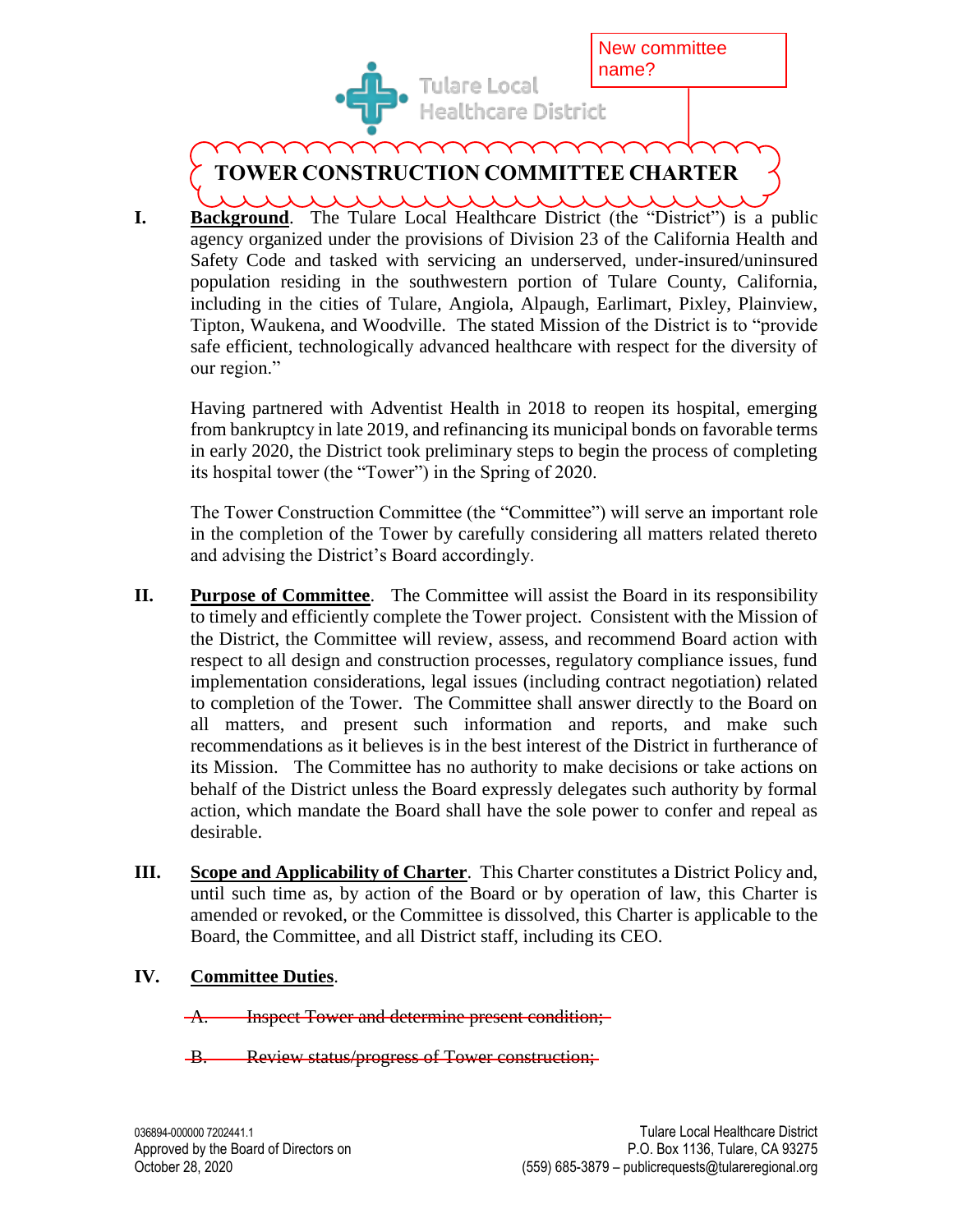

C. Determine steps needed to complete Tower construction;

D. Identify regulatory and legal requirements for completion of Tower project;

and other district construction projects;

- E. Determine timeline for completion of Tower Construction;<br>Review and schedule (prepared by staff and -and schedule (prepared by staff and consultants)
- F. **Determine need for and identify, through separate** Requests for Proposals
- (RFPs), potential vendors, contractors, consultants necessary for completion of Tower project; and other district construction projects; Review

and other district construction projects;

- G. Ascertain costs related to completion of Tower project; and Review budgets and agreements (prepared by staff and consultants)
- H. Complete all other acts as required to fulfill the Committee's purpose (stated above).
- **V. Committee Formation and Composition**. All members of the Committee shall be appointed by the District's Board of Directors, subject to any such method of determination of qualification as set from time to time by the Board at its sole discretion, and each member of the Committee shall serve at the pleasure of the Board and may be replaced at any time at the discretion of the Board. Subject to the foregoing, each Committee member shall serve a term of four (4) years without compensation. Notwithstanding the foregoing, the Committee shall continue until dissolved by the Board.

The Board shall consist of seven (7) members as follows, which qualifications the Board may amend from time to time in its sole discretion:

- A. two (2) Board members;
- B. at least one (1) individual with a substantial background in or special knowledge of hospital/public works construction (may reside inside or outside of District's geographic boundaries);
- C. at least one (1) individual with a substantial background in or special knowledge of accounting procedures and policies (may reside inside or outside of District's geographic boundaries);
- D. at least  $(1)$  individual with a substantial background in or special knowledge of the operations of hospital services (may reside inside or outside of District's geographic boundaries); and

E. up to two  $(5)$  individuals with unspecified qualifications (must reside within B. F. District's geographic boundaries).

In the event that a Committee position becomes vacant, the board shall make every effort to designate a replacement within sixty (60) days of such vacancy.